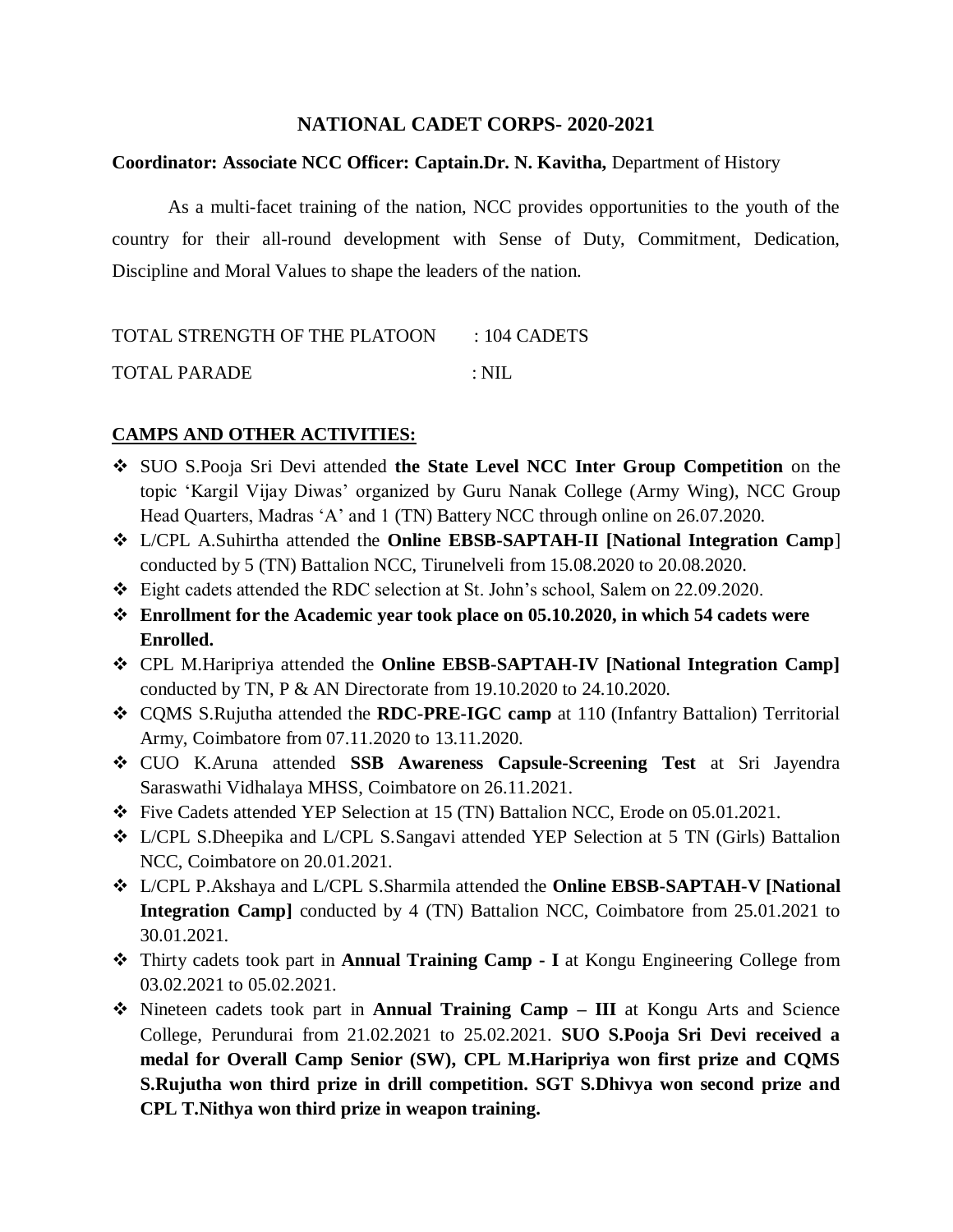- Twelve cadets attended Firing Selection Camp at Kongu Engineering College, Perundurai from 24.02.2021 to 25.02.2021.
- Eight cadets attended Firing Selection Camp at Kongu Engineering College, Perundurai on 15.03.2021.
- Seven cadets attended Firing Selection Camp at Kongu Engineering College, Perundurai from 16.03.2021 to 17.03.2021.
- Seven cadets attended Firing Selection Camp at Kongu Engineering College, Perundurai from 22.03.2021 to 25.03.2021.

## **OTHER ACCOMPLISHMENTS:**

- On 24.04.2020, Forty five cadets attended the **Community Development Programme - VII** on the topic **'Social Resilience – A Way out of Pandemic Crisis'**. The chief guest of the programme was Dr.S.Sambath Kumar.
- On 18.06.2020, Six Cadets received and honoured the chief guest Group Commander **Colonel L. Chandra Sekhar Naidu** at 15 (TN) Battalion NCC, Erode.
- Thirty eight cadets had participated in **International Yoga day** on 21.06.2020 and five cadets had made videos by doing yoga and have been uploaded in the link of International Day of Yoga 2020.
- Forty nine cadets took part in **Tree Plantation** from 11.07.2020 to 15.07.2020 and two videos have been uploaded in social media.
- On 26.07.2020, Six cadets participated in **Kargil Vijay Diwas** drawing competition conducted by 15 (TN) Battalion NCC, Erode and four cadets made posters on Kargil Vijay Diwas.
- On 31.07.2020, Six Cadets received and honoured the chief guest Commanding Officer **Colonel J.Henry Robert** at 15 (TN) Battalion NCC, Erode.
- Fifty one cadets took pledge on **Be Vocal about Local** through online on 31.07.2020.
- Fifty one cadets took part in **Aatma Nirbhar Bharat Abhiyan poster making even,** through online on 01.08.2020.
- $\triangle$  A video has been uploaded in social media on 08.08.2020 to create awareness among public on the topic **Aatma Nirbhar Bharat Abhiyan** (Self Reliant Make Everyone Self Sufficient**)**.
- On 15.08.2020, As pilot two Cadets received the Chief Guest **Thiru. K.K.Muthusamy, Erode District Freedom Fighter** on the occasion of 74<sup>th</sup> Independence Day at Vellalar College for Women.
- On 15.08.2020, a video on **Aatma Nirbhar Bharat Abhiyan Campaign** has been uploaded in social media to create awareness.
- Twenty cadets participated in **Fit India Movement Freedom Run-1** on 23.08.2020.
- Twenty cadets participated in **Fit India Movement Freedom Run-2** on 24.08.2020.
- Twenty six cadets took part in **Fit India Movement Freedom Run-3** on 25.08.2020.
- On 26.08.2020, Twenty nine cadets participated **Fit India Movement Freedom Run-4.**
- Twenty eight cadets participated in **Fit India Movement Freedom Run-5** on 27.08.2020.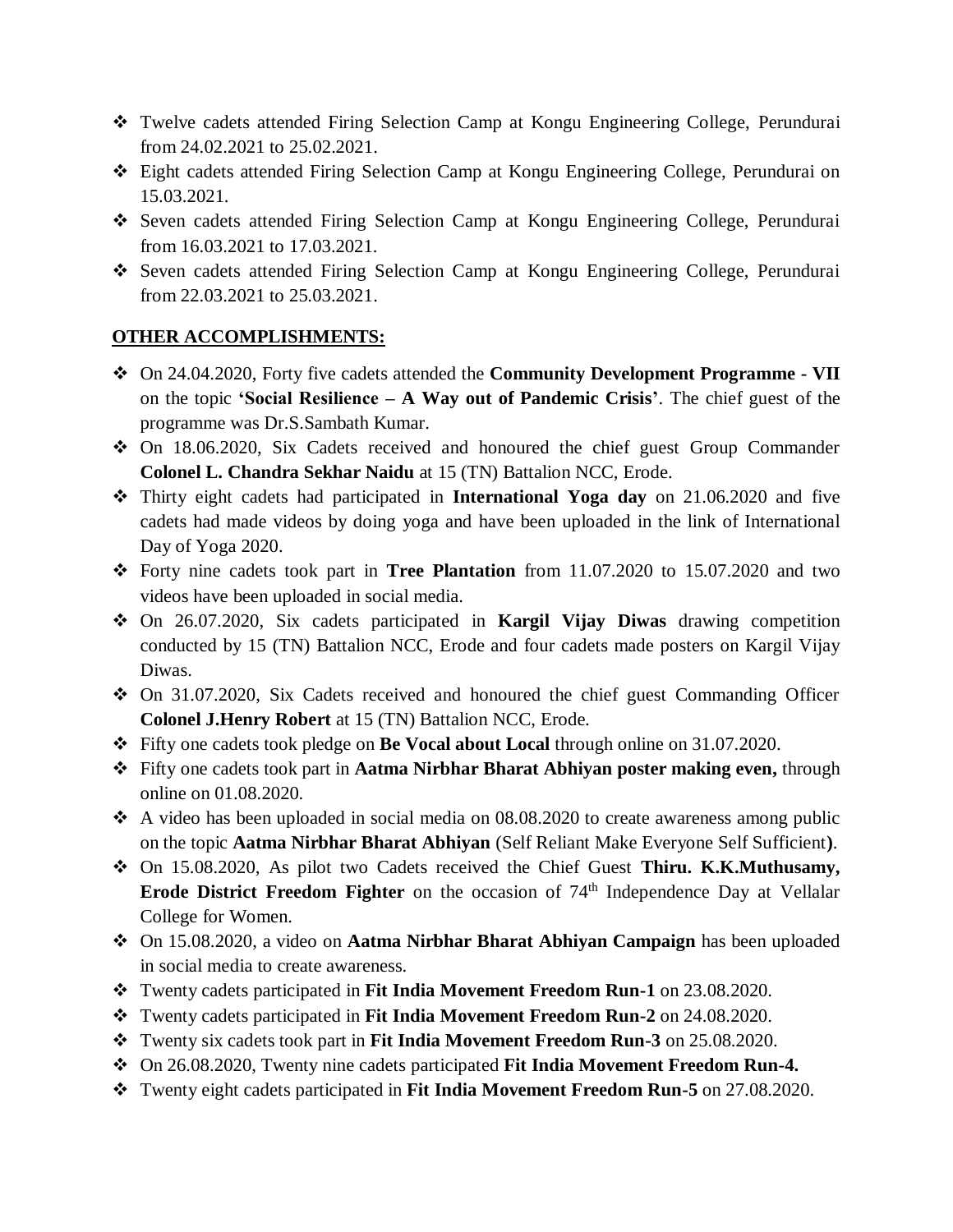- Thirty two cadets took part in **Fit India Movement Freedom Run-6** on 28.08.2020.
- On 29.08.2020, Twenty nine cadets participated **Fit India Movement Freedom Run-7.**
- Thirty one cadets had participated in **Fit India Movement Freedom Run-8** on 30.08.2020.
- Thirty one cadets took part in **Fit India Movement Freedom Run-9** on 31.08.2020.
- On 1.09.2020, Thirty two cadets participated **Fit India Movement Freedom Run-10.**
- Thirty five cadets participated in **Fit India Movement Freedom Run-11** on 2.09.2020.
- Thirty one cadets took part in **Fit India Movement Freedom Run-12** on 3.09.2020.
- On 4.09.2020, Thirty two cadets participated **Fit India Movement Freedom Run-13.**
- Thirty cadets participated in **Fit India Movement Freedom Run-14** on 5.09.2020.
- Twenty four cadets took part in **Fit India Movement Freedom Run-15** on 6.09.2020.
- On 7.09.2020, Twenty nine cadets participated **Fit India Movement Freedom Run-16.**
- Thirty cadets participated in **Fit India Movement Freedom Run-17** on 8.09.2020.
- Twenty six cadets took part in **Fit India Movement Freedom Run-18** on 9.09.2020.
- On 10.09.2020, Thirty cadets participated **Fit India Movement Freedom Run-19.**
- Twenty seven participated in **Fit India Movement Freedom Run-20** on 11.09.2020.
- Twenty seven cadets took part in **Fit India Movement Freedom Run-21** on 12.09.2020.
- Forty five cadets took part in the **Fit India Webinar organized by 15 (TN) Battalion NCC, Erode** on 12.09.2020.
- On 13.09.2020, Twenty six cadets participated **Fit India Movement Freedom Run-22.**
- Twenty Four participated in **Fit India Movement Freedom Run-23** on 14.09.2020.
- Twenty six cadets took part in **Fit India Movement Freedom Run-24** on 15.09.2020.
- On 16.09.2020, Twenty three cadets participated **Fit India Movement Freedom Run-25.**
- Twenty Four participated in **Fit India Movement Freedom Run-26** on 17.09.2020.
- Twenty two cadets took part in **Fit India Movement Freedom Run-27** on 18.09.2020.
- On 19.09.2020, Sixteen cadets participated **Fit India Movement Freedom Run-28.**
- Twenty seven cadets participated in **Fit India Movement Freedom Run-29** on 20.09.2020.
- Twenty two cadets took part in **Fit India Movement Freedom Run-30** on 21.09.2020.
- On 22.09.2020, Twenty three cadets participated **Fit India Movement Freedom Run-31.**
- Twenty eight participated in **Fit India Movement Freedom Run-32** on 23.09.2020.
- Twenty eight cadets took part in **Fit India Movement Freedom Run-33** on 24.09.2020.
- On 25.09.2020, Twenty six cadets participated **Fit India Movement Freedom Run-34.**
- Twenty four participated in **Fit India Movement Freedom Run-35** on 26.09.2020.
- Twenty two cadets took part in **Fit India Movement Freedom Run-36** on 27.09.2020.
- On 28.09.2020, Twenty four cadets participated **Fit India Movement Freedom Run-37.**
- Twenty five participated in **Fit India Movement Freedom Run-38** on 29.09.2020.
- Twenty three cadets took part in **Fit India Movement Freedom Run-39** on 30.09.2020.
- On 1.10.2020, Twenty seven cadets participated **Fit India Movement Freedom Run-40.**
- On 2.10.2020, Twenty five cadets participated in **Fit India Movement Freedom Run-41.**
- Twenty cadets took part in the **Fit India Movement Plog Run** on 02.10.2020.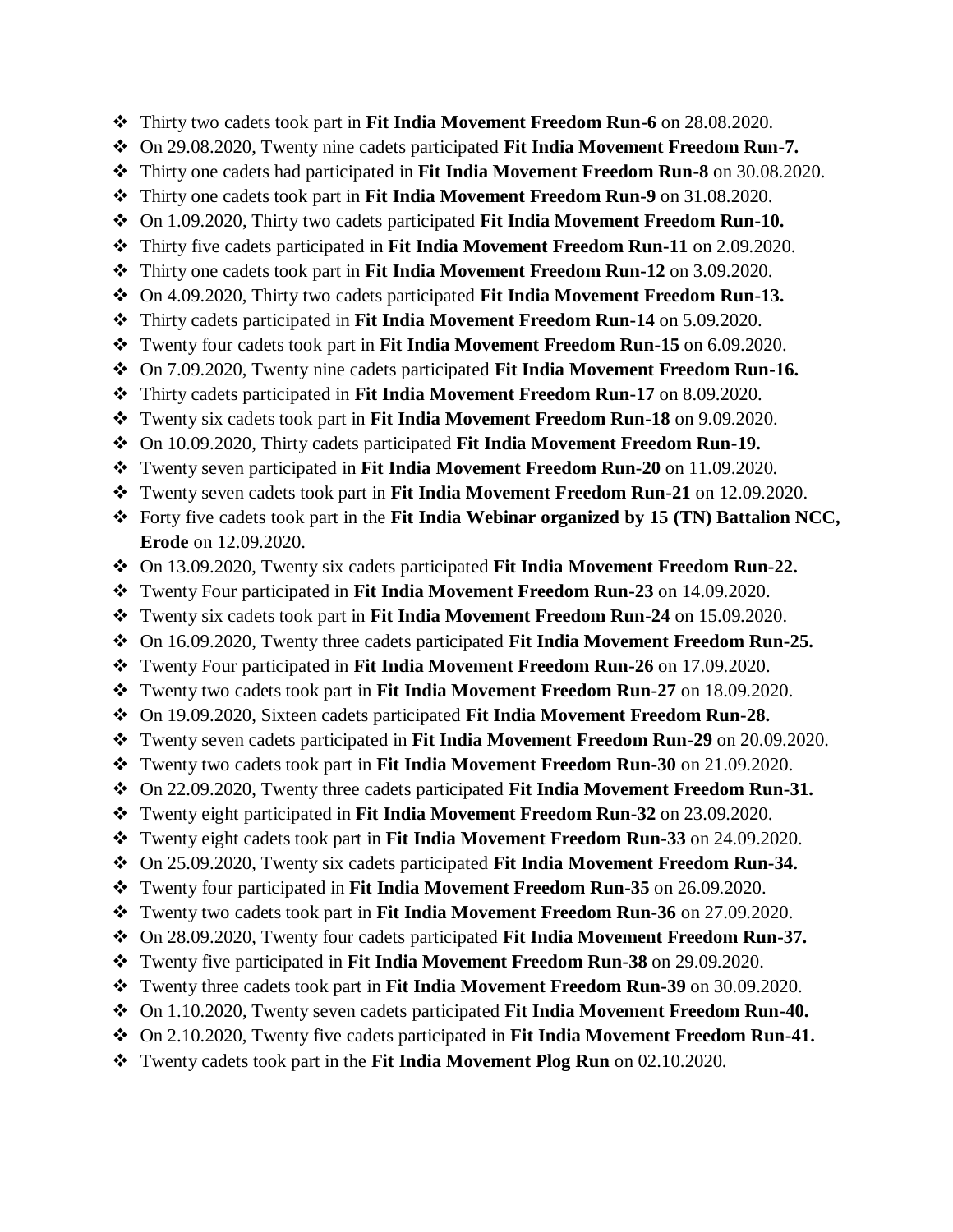- Twenty two cadets took part in the **Youth Awakening Day** Essay Writing Competition on the topic **Missile Man of India** conducted through online on 15.10.2020 and the Prize winners of the competition were **First Place CDT Y.Shapna, Second Place L/CPL A.Suhirtha and Third Place CDT A.Piruthiya.**
- On 24.10.2020, Seventeen cadets contributed in **NCC – Digital Forum** by making Articles, Poem and Videos on the given topics.
- On 27.10.2020, Fifteen cadets have contributed in **NCC – Digital Forum** by making Articles, Poem and Videos on the given topics.
- Hundred and four cadets took pledge on **Satark Bharat Samriddh Bharat (Vigilance Awareness Pledge),** on 29.10.2020**.**
- On 01.11.2020, Thirty one cadets took **Vigilance Awareness Pledge** with their family members.
- On 07.11.2020, Eighty four cadets took part in the **National Cancer Awareness Day** programme conducted through online.
- On 08.11.2020, A **Movie on Constitution** has been uploaded in social media.
- On 08.11.2020, L/CPL S.Dheepika and L/CPL S.Sharmila done a **Poem Recitation on Constitution** and the videos have been sent to the Battalion.
- On 09.11.2020, Thirty cadets made Posters for **'SWACHHTA'** and the video has been uploaded in social media to create awareness.
- On 10.11.2020, Twenty seven cadets contributed their drawings for **Swachhta – Clean India** and the video has been uploaded in social media to create awareness.
- Seventy two cadets participated in **Online Debate** on the topic **'Who is more concerned about Swachhta - Youngsters or Senior Citizens (aged people)'** for **Swachhta Awareness Programme** on 11.11.2020.
- Seventy three cadets took **Swachhta pledge** (Clean India) with their family members and a video has been uploaded in social media, **on 11.11.2020.**
- On 12.11.2020, Seventy three cadets participated in the Lecture on **Hand Wash and Personal Hygiene** conducted through online.
- On 13.11.2020, Seventy one cadets participated in the seminar on **'SWACHHTA'** conducted through online.
- Ninety cadets took online pledge on **Preamble to the Constitution** for Constitution Day Activity, on 17.11.2020.
- On 18.11.2020, Hundred and two cadets took pledge on **Fundamental duties in the time of Covid-19 Pandemic** for Constitution day activity through online.
- On 22.11.2020, Thirty five cadets contributed their Drawings for Constitution Day Activity on the topic **Unity is our Identity** through online.
- Eighty six cadets participated in the Constitution Day Activity Online Poster making event on the topic **Unity is our Identity,** on 24.11.2020**.**
- $\div$  On 26.11.2020, Thirty eight cadets took part in the NCC Digital Forum Poster making event based on the theme **Covid-19** through online.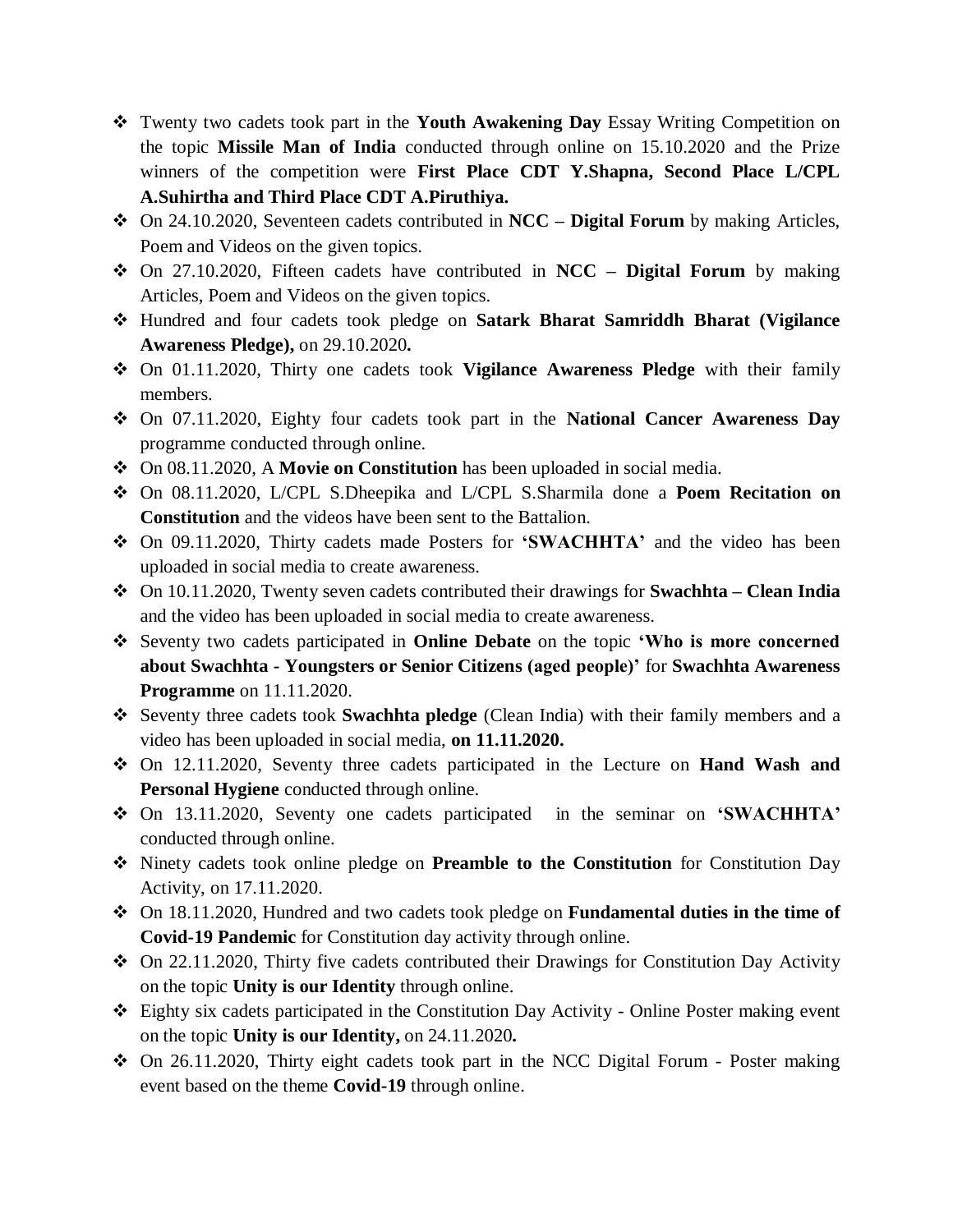- On 26.11.2020, L/CPL S.Kayalvizhi done a Poem Recitation on **Digital India Theme and Inauguration of Digital Forum** and the video has been sent to Battalion.
- On 28.11.2020, Eighty four cadets took part in **Constitution Day Poster making – Translation of pledge in Regional Language** through online.
- Ninety four cadets took part in Constitution Day online pledge on **Preamble to the Constitution** and the video has been uploaded in social media, on 28.11.2020.
- On 02.12.2020, Fifty eight cadets took part in the **Constitution Day Activity- Slogan and Essay Writing Competition** on the topic '**Unity is our Identity**' through online. The Prize winners of the competition were **First Place SUO S.Pooja Sri Devi, Second Place CDT S.G.Trishna and Third Place shared by CPL C.P.Kavya and L/CPL S.P.Hemavarthini.**
- Hundred and one cadets participated in **Naval Virtual run/ride** from 4.12.2020 to 06.12.2020 and received their certificates through online.
- On 05.12.2020, A video has been uploaded in social media for Constitution Day Activity to create awareness on **Fundamental duties of every citizen**.
- On 06.12.2020, Ninety one cadets attended the **SWACHHTA PAKHWADA – PERSONAL HYGIENE** awareness programme through online.
- On 07.12.2020, Hundred and two cadets took pledge on **Armed Forces Flag Day** through online.
- $\div$  On 07.12.2020, A video has been uploaded in social media to create awareness on the topic **'Personal Hygiene – Take Care of your body, It's the only place to live in'**.
- Eighty two cadets took part in **SWACHHTA PAKHWADA Hand Wash Day Activity** through online and the video has been uploaded in social media to create awareness on 09.12.2020.
- On 09.12.2020, three videos have been uploaded in social media to create awareness on the **Importance of Hand washing.**
- Forty eight cadets took part in **"Swachhta Pakhwada"** and cleaned the public places nearby their home and the video has been uploaded in social media on 10.12.2020.
- Thirty nine cadets took part in **"Swachhta Pakhwada - Plogging Activity"** by cleaning their surroundings and the video has been uploaded in social media on 11.12.2020.
- On 11.12.2020, Eighty three cadets had participated in **Constitution Day Quiz** through online.
- On 14.12.2020, Thirty two cadets took part in the **"Swachhta Pakhwada"** drawing competition. The prize winners of the competition were **First Place – L/CPL S.P.Hemavarthini, Second Place – CDT S.P.Naveena and Third Place CQMS S.Rujutha.**
- Seventy six cadets had watched the **Youth Parliament Live Webcast** on 11.01.2021 and 12.01.2021.
- On 26.01.2021, As pilot two Cadets received the Chief Guest **Thirumathi. R. Vijayachitra, District Maternal Welfare Officer, Health Work Office, Erode** on the occasion of 72<sup>nd</sup> Republic Day at Vellalar College for Women.